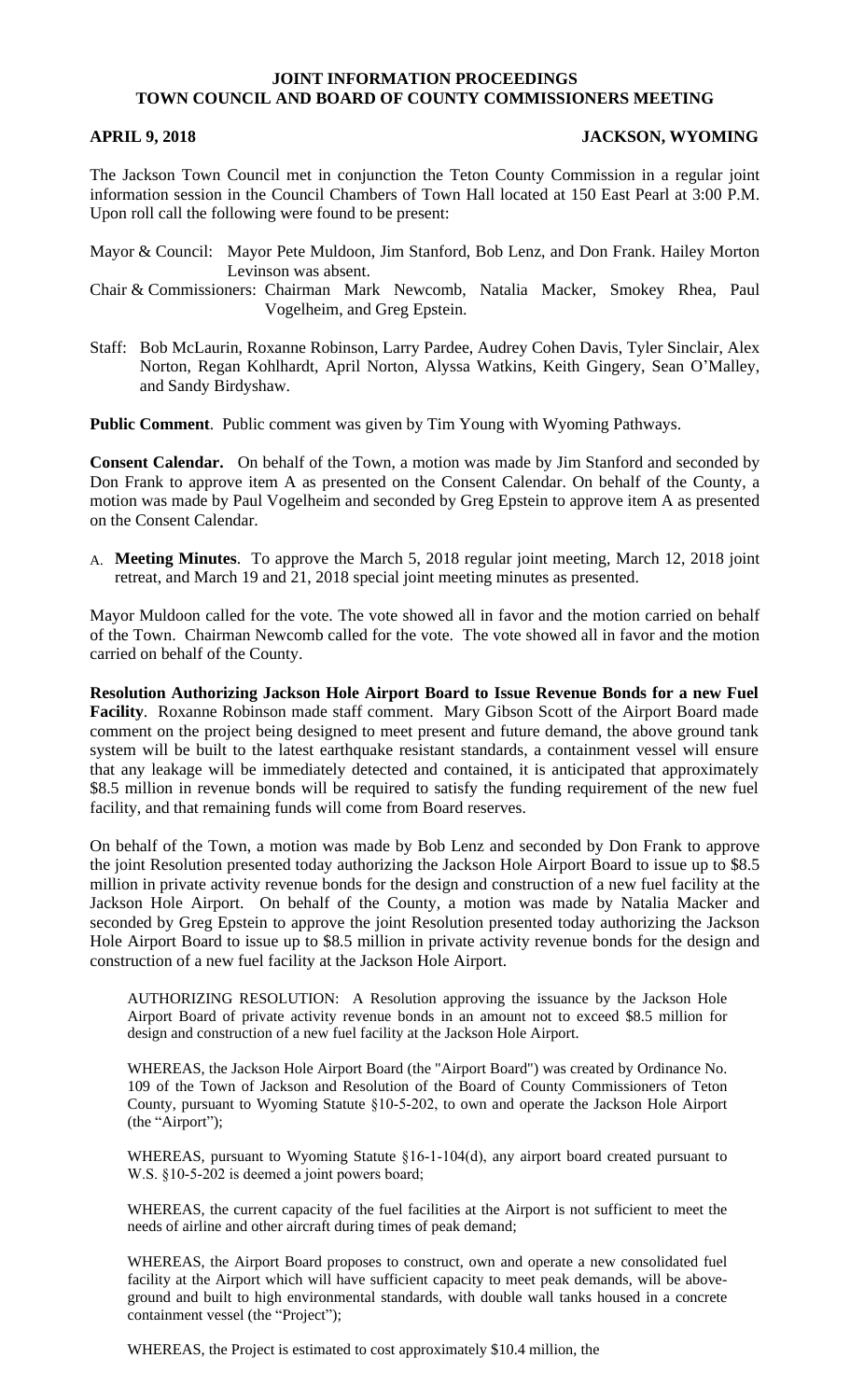Board proposes to issue private activity revenue bonds of not to exceed \$8.5 million with matching and additional moneys for the Project, including for cost overruns coming from Airport Board funds;

WHEREAS, the Board of County Commissioners of Teton County, as a participating agency and a jurisdiction in which the Airport is located, desires to approve the issuance by the Airport Board of such bonds; and

WHEREAS, public notice of the meeting at which this Resolution is being considered and its subject matter has been duly given in accordance with law.

NOW, THEREFORE, be it resolved by the Board of County Commissioners of the County of Teton and Town Council of the Town of Jackson, in regular session duly assembled, that the Jackson Hole Airport Board is authorized to issue private activity revenue bonds in an amount not to exceed \$8.5 million to fund the design and construction of a new fuel facility at the Jackson Hole Airport.

The undersigned duly qualified and acting Teton County Clerk and Town Clerk certifies that the foregoing is a true and correct copy of a Resolution adopted by the Teton County Commissioners and Jackson Town Council on the 9th day of April 2018, the meeting was held accordingly to law; and said Resolution has been duly entered in the permanent records of Teton County and Town of Jackson.

Mayor Muldoon called for the vote. The vote showed all in favor and the motion carried on behalf of the Town. Chairman Newcomb called for the vote. The vote showed all in favor and the motion carried on behalf of the County.

**2018 Comprehensive Plan Indicator Report and 2019 Land Development Regulations Work Plan.** Tyler Sinclair, Alex Norton, and Regan Kohlhardt made staff comment on the Annual Indicator Report which provides evidence-based planning needed to achieve the vision of the Comprehensive Plan and informs the scope and prioritization of projects in the Work Plan for the upcoming year. The Work Plan as proposed focuses on the LDR Update and Comprehensive Plan Administration, the Integrated Transportation Plan, and the Housing Action Plan.

Discussion on projects and priorities included the rezoning of the northern area of South Park and Hog Island, moving up the Town Natural Resources Regulations specifically the Flat Creek Corridor, Bear-Proof Trash Containers, County Natural Resources Regulations are currently in process, moving up the Transportation Demand Management as soon as a transportation coordinator is available-swapping this with the reorganization of the Transportation Advisory Committee as a regional transportation planning organization.

Public comment was given by Samuel Singer of Wyoming Star Gazing, and Leah Zamesnik of Jackson Hole Conservation Alliance.

On behalf of the Town, a motion was made by Jim Stanford and seconded by Pete Muldoon to approve the Fiscal Year 2019 Implementation Work Plan dated March 6, 2018, including changes in prioritization identified by Council - moving up the Town Natural Resources Regulations and moving up the Transportation Demand Management. Mayor Muldoon called for the vote. The vote showed all in favor and the motion carried on behalf of the Town.

On behalf of the County, a motion was made by Smokey Rhea and seconded by Natalia Macker to approve the Fiscal Year 2019 Implementation Work Plan dated March 6, 2018, including changes in prioritization identified by the Board - moving Hog Island up to follow the Growth Management Plan and moving up the Transportation Demand Management. Chairman Newcomb called for the vote. The vote showed all in favor and the motion carried on behalf of the County.

**WYDOT Urban Systems Committee**. Sean O'Malley made staff comment that in order to participate in the Urban Systems program, each designated urban area must have an Urban Systems Advisory Committee, Committee Bylaws, and an Urban Systems Boundary Map. The Transportation Advisory Committee (TAC) met several times in the past six months with WYDOT to finalize the committee membership, prepare bylaws, and determine the Urban Systems boundary.

TAC recommended the following voting membership to include: WYDOT – District Engineering or a designee, Town Engineer or a designee, County Engineer or designee, Jackson/Teton County Planning Director or a designee, Jackson/Teton County Transportation Coordinator, START Bus Director, and Pathways Coordinator. The non-voting membership would include: WYDOT Planning Director, Grand Teton National Park designee, Bridger Teton National Forest designee, Federal Highways Administration designee, Jackson/Hole Airport designee, two citizen representatives appointed jointly by the Jackson Town Council and Teton County Board of